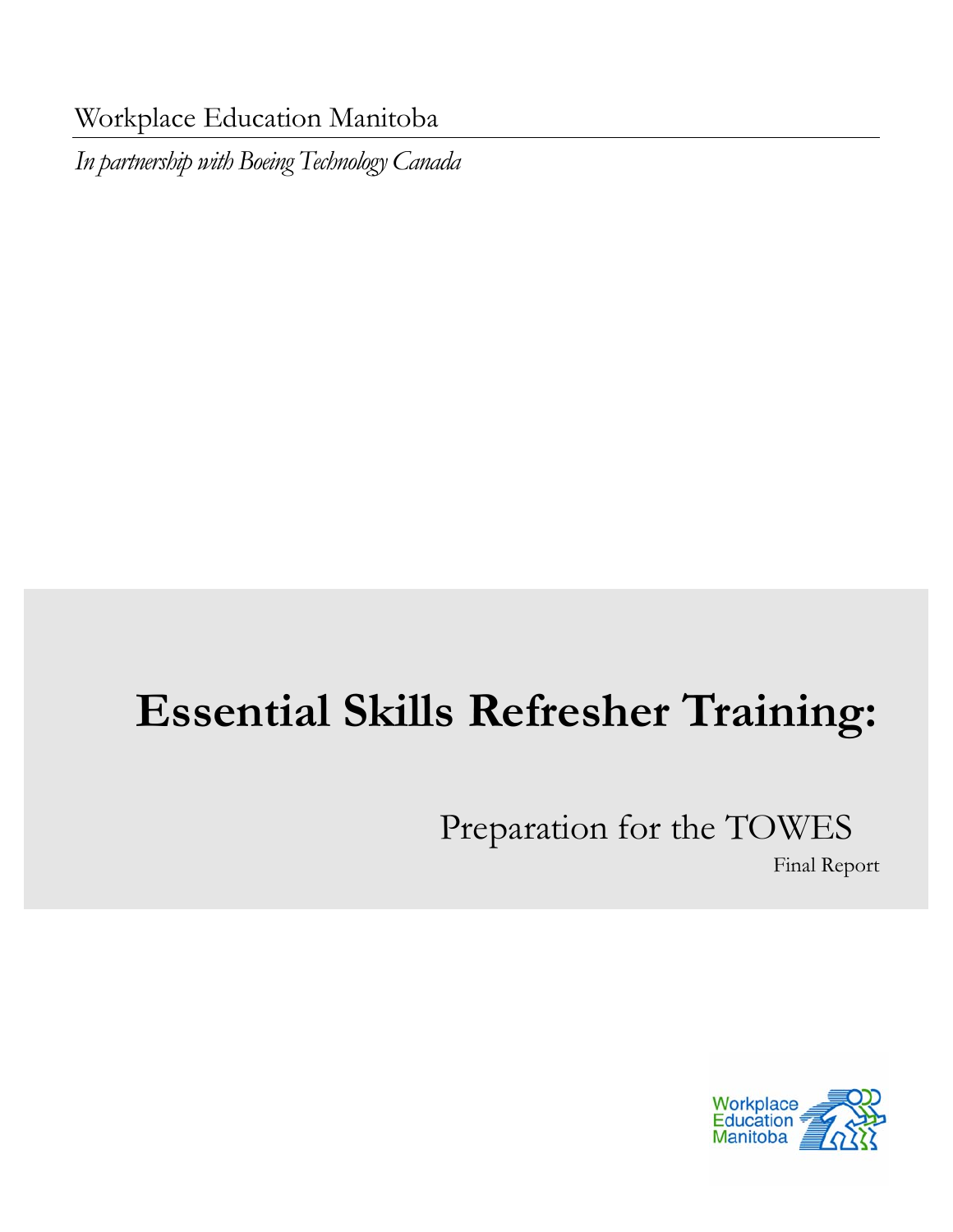# **Essential Skills Training Pays Off!**

*REPORT* 

#### **Summary**

*The exceptional results from the latest round of TOWES at a Winnipeg aerospace company speak loudly and clearly: Essential Skills refresher training works. After just six hours of Essential Skills training, one group's pass rate on the test was 55% higher than those without the refresher, while our second group's pass rate was 100% higher.* 

#### **Background**

The multinational corporation has a multi-step external recruitment process. The first step is for candidates to present a certificate of Grade 12. Second, the company regularly uses a customized version of the TOWES (**T**est **o**f **W**orkplace **E**ssential **S**kills) to pre-screen candidates for acceptable levels in the Essential Skills domains of reading, numeracy and document use. There are a total of nine Essential Skills that Canadian employers have identified as critical for workers to be able to work productively while evolving and successfully adapting to the constantly-changing needs of their job and workplace. The nine Essential Skills are reading text, document use, numeracy, writing, oral communication, working with others, computer use, continuous learning, and thinking skills.

To pass the TOWES requires a minimum score of Level 3, the level required to cope with everyday work and life tasks. Candidates who score lower than Level 3 do not move forward in the company's recruitment process. In 2006, the company gave the test to 1,019 external candidates. Disappointingly, only 19% scored Level 3 or higher in all skill domains.

At this point, Industry and Workforce Development along with Employment Manitoba proposed that a short course of Essential Skills refresher training would improve these results. For evaluation purposes, the grouped data for candidates tested in 2006 (who received no refresher training) has been compared to the individuals who received our Essential Skills refresher training session. The results of those receiving our training are grouped into two batches corresponding to the two dates the company offered for writing the TOWES.

#### **Approach**

We began with the hypothesis that a portion of the people writing the TOWES were failing due to:

- atrophied document use and numeracy skills, and/or
- test-taking anxiety

Our prediction was that short-term skills gain training would positively influence the success levels of those who were close to passing, which includes mid- to high-Level 2s on the TOWES five-level scale. We also predicted that those scoring Level 1 and low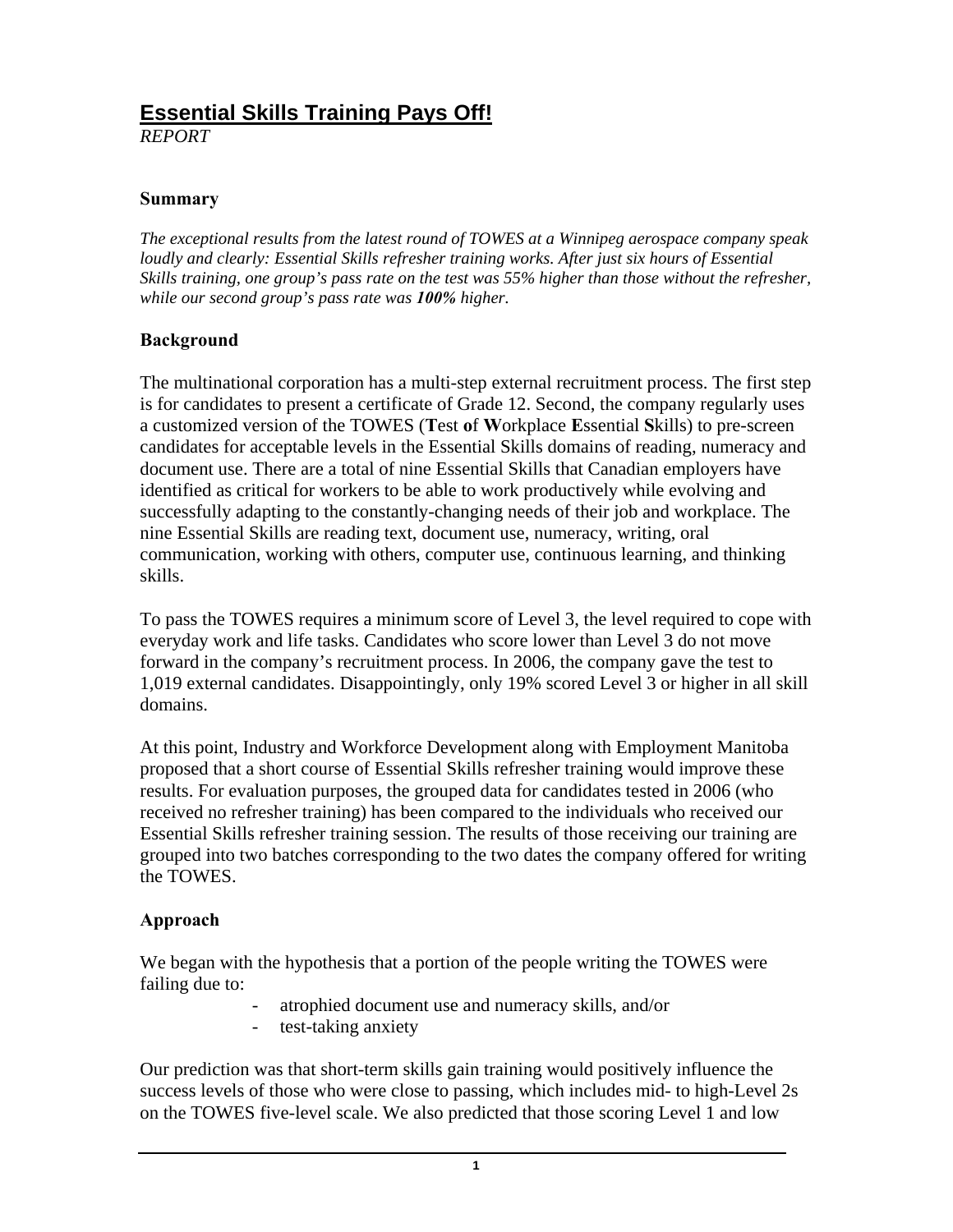Level 2 would require significantly lengthier skills training. This was not part of our objective in this round of training. The prediction about those scoring at these lower levels is that there would be much more significant reading deficits, which cannot be diagnosed and remediated in a short space of time.

# **Training**

We designed a training program of a single six-hour session of Essential Skills refresher training, offered on six different occasions. In each session, experienced Essential Skills instructors lead learners through a skills-building process focusing on document use, numeracy and test-taking strategies.

Document use included understanding document structure, skimming-and-scanning for information, and strategies for document navigation. The numeracy portion gave our learners a preview of mathematical process tasks embedded in docu ment use. Exposing learners to authentic TOWES-style questions helped ease test anxiety, which then paved the way for confidence building. Another strategy involved showing learners how to transfer everyday skills they already possessed into the workplace context.

## **Findings**

Our first prediction was that a short session of Essential Skills training would increase the success levels of those who were close to passing, which includes mid- to high-Level 2s on the TOWES 5-level scale.

As predicted, both refresher groups produced significantly higher numbers of Level 3 and above. The first refresher group saw a 100% upswing in numbers of those who passed while the second refresher group saw a 50% upswing.

It's worth noting that our aerospace contact reported that the recruitment screening process for our second refresher group was less stringent than for our first group. This may account for the much higher number of Level 1s in this second group.

Our second prediction was that individuals functioning at Level 1 and low Level 2 would require much lengthier training than that being offered. While there has clearly been a gain in success results, at the same time we still have a cohort of Level 1 scorers. This has confirmed our prediction that they would not be significantly affected by this training.

## **Conclusion**

Our goal was to prove that Essential Skills refresher training can positively influence the success levels of those TOWES writers who are close to passing. Our results clearly and strikingly show that this objective was achieved.

In TOWES ratings for Level  $2$  – which scores at 226 to  $271 - it$ 's regarded that those scoring higher than 250 can be helped with short-term skills gain training. Those scoring under this would require lengthier training: anywhere from two weeks or more depending on the diagnosis of the reading issue(s).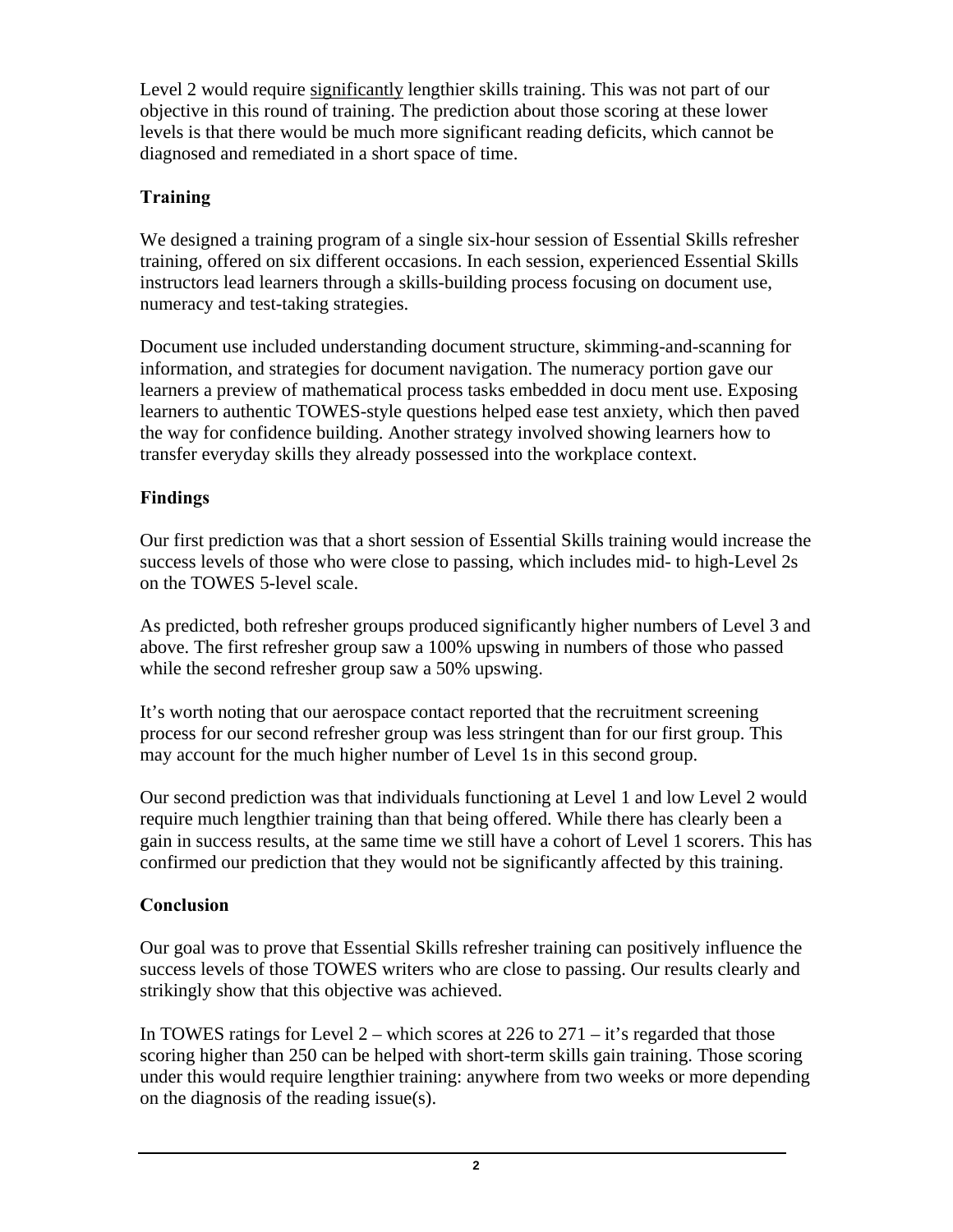#### **2006 Notable Findings (contained in Bow Valley College Report) -** *Without Refresher Training* **-**

Number of test takers  $= 1,019$ Test Taker Proficiencies:

| I FORGION DV LOVO (FC - 1,017) |         |                     |                 |
|--------------------------------|---------|---------------------|-----------------|
| Level                          | Reading | <b>Document Use</b> | <b>Numeracy</b> |
| Level 1                        | 18%     | 37%                 | 13%             |
| Level 2                        | 37%     | 40%                 | 34%             |
| Level 3                        | 37%     | 20%                 | 39%             |
| Level 4                        | 8%      | 3%                  | 14%             |

#### **Proficiencies by Level**  $(N = 1,019)$

#### **Test Takers Meeting Aerospace Company's Proficiency Requirements (N = 1,019)**

| <b>Test Takers That </b>                              | <b>Number</b> | Percentage |
|-------------------------------------------------------|---------------|------------|
| Met occupational requirements in all three domains    | 195           | 19%        |
| Met occupational requirements in two of three domains | 231           | 23%        |
| Met occupation requirements in one of three domains   | 202           | 20%        |
| Met occupation requirements in none of three domains  | 391           | 38%        |

45% of test takers scored Level 3 or higher in Reading and 53 % scored Level 3 or higher in Numeracy, while only 23% scored Level 3 or higher in Document Use.

#### **2007 Notable Findings – Individuals with Essential Skills Refresher Training: TOWES Test – Written May 1, 2007**

Number of test takers completing Essential Skills Refresher Training = 47

60% of test takers taking Essential Skills Refresher Training scored at Level 3 or higher in Reading, 40% scored at Level 3 or higher in Document Use, and 63% scored at Level 3 or higher in Numeracy.

| THURKHURS BY LUVULIT<br>T <i>I</i> I |         |                     |                 |
|--------------------------------------|---------|---------------------|-----------------|
| Level                                | Reading | <b>Document Use</b> | <b>Numeracy</b> |
| Level 1                              | 5%      | 34%                 | 17%             |
| Level 2                              | 25%     | 26%                 | 20%             |
| Level 3                              | 49%     | 23%                 | 23%             |
| Level 4                              | 1%      | 7%                  | 40%             |

#### **Proficiencies by Level (N = 47)**

|  |  | <b>Test Takers Meeting Aerospace Company's Proficiency Requirements (<math>N = 47</math>)</b> |
|--|--|-----------------------------------------------------------------------------------------------|
|  |  |                                                                                               |

| <b>Test Takers That </b>                              | <b>Number</b> | Percentage |
|-------------------------------------------------------|---------------|------------|
| Met occupational requirements in all three domains    |               | 38%        |
| Met occupational requirements in two of three domains |               | 19%        |
| Met occupation requirements in one of three domains   |               | 9%         |
| Met occupation requirements in none of three domains  |               | 34%        |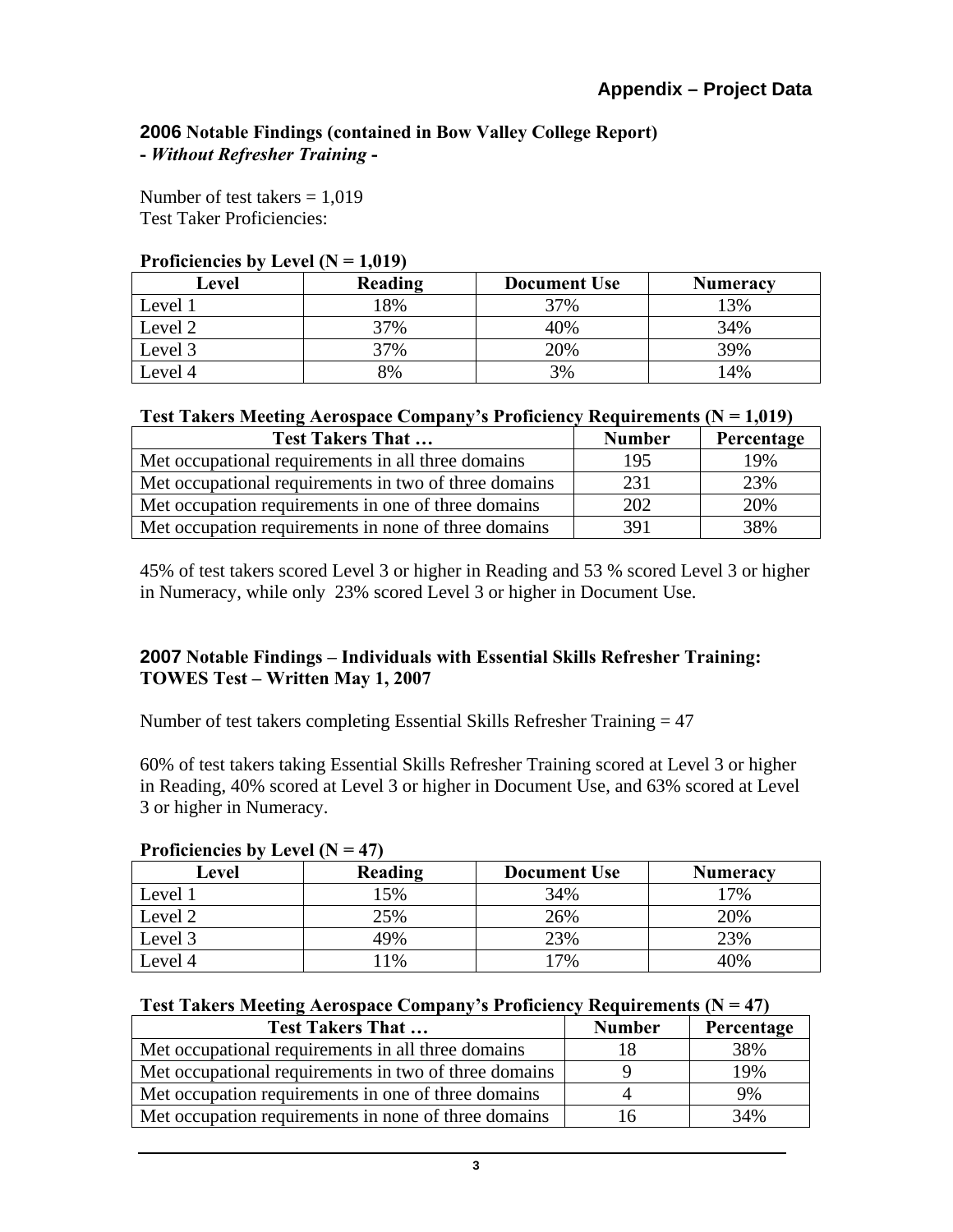## **Appendix – Project Data** cont'd

#### **Individuals with Essential Skills Refresher Training : TOWES Test – Written May 24, 2007**

36% of test takers taking Essential Skills Refresher Training scored at Level 3 or higher in Reading, 16% scored at Level 3 or higher in Document Use, and 47% scored at Level 3 or higher in Numeracy.

| ----------------- |         |                     |                 |
|-------------------|---------|---------------------|-----------------|
| Level             | Reading | <b>Document Use</b> | <b>Numeracy</b> |
| Level 1           | 27%     | 44%                 | 19%             |
| Level 2           | 37%     | 40%                 | 34%             |
| Level 3           | 25%     | 13%                 | 33%             |
| Level 4           | 1%      | 3%                  | 14%             |

#### **Proficiencies by Level (N = 64)**

#### **Test Takers Meeting Aerospace Company's Proficiency Requirements (N = 64)**

| <b>Test Takers That </b>                              | <b>Number</b> | Percentage |
|-------------------------------------------------------|---------------|------------|
| Met occupational requirements in all three domains    | 1 Q           | 30%        |
| Met occupational requirements in two of three domains |               | 9%         |
| Met occupation requirements in one of three domains   |               | 14%        |
| Met occupation requirements in none of three domains  | 30            | 47%        |

#### **TOWES Refresher Training: Lesson Plan Overview**

- 1. Overview of TOWES
- 2. Reducing Anxiety Test-taking Strategies
- 3. Navigating the Test Taking Process (understanding the organization of tests, understanding the question, finding the answer, confirming the answer)
- 4. Document Navigation (understanding document structure including graphs, charts and tables, skimming and scanning, strategies for locating information in documents)
- 5. Practice Questions Reading, Document Use and Numeracy (TOWES sample test, How Do Your Skills Measure Up? practice questions)
- 6. Strategies for Transfer of Learning
- 7. Take-home Essential Skills Refresher Training Practice Booklet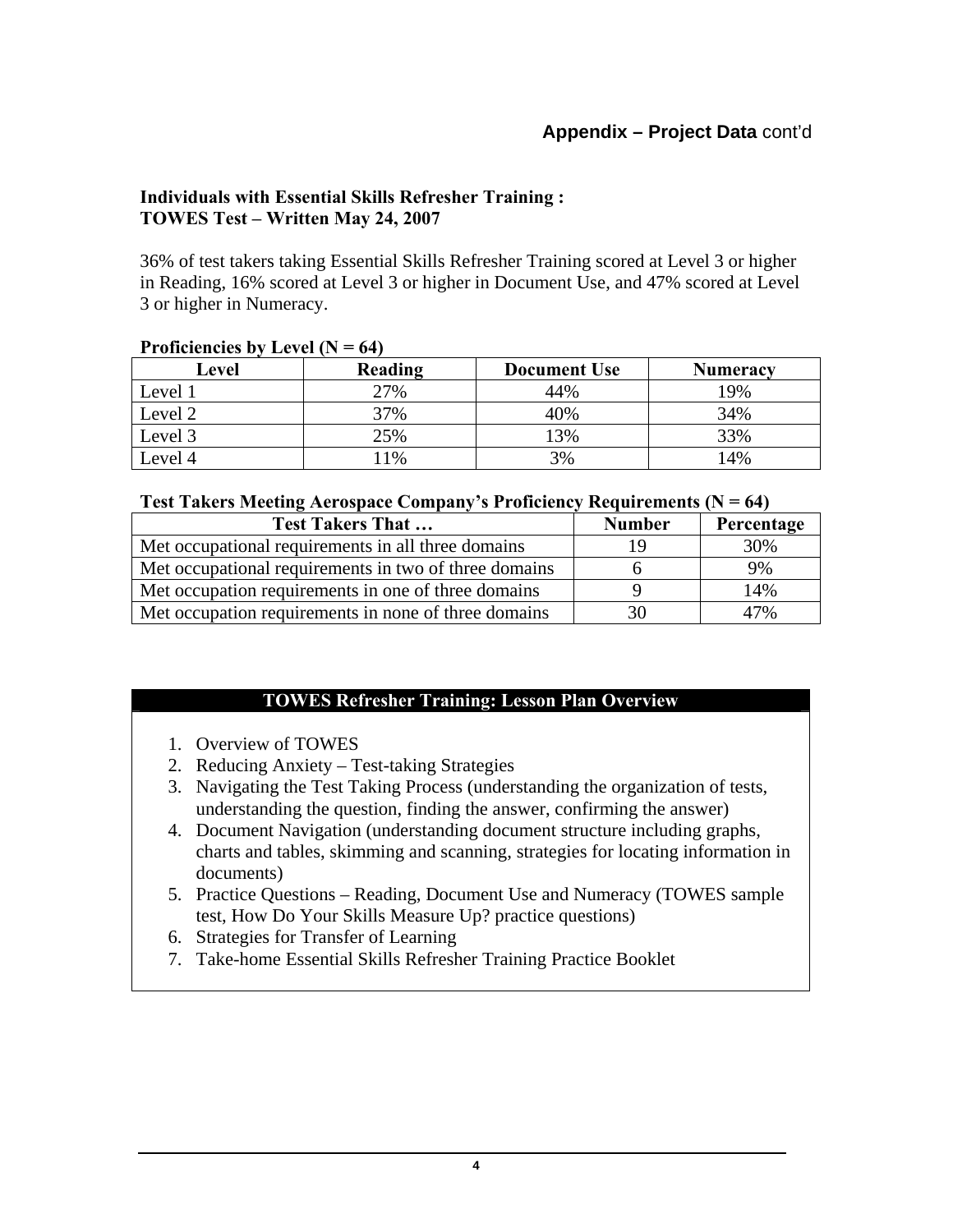# **Essential Skills Refresher Training: Preparation for the TOWES Test**

**Workshop Curriculum**